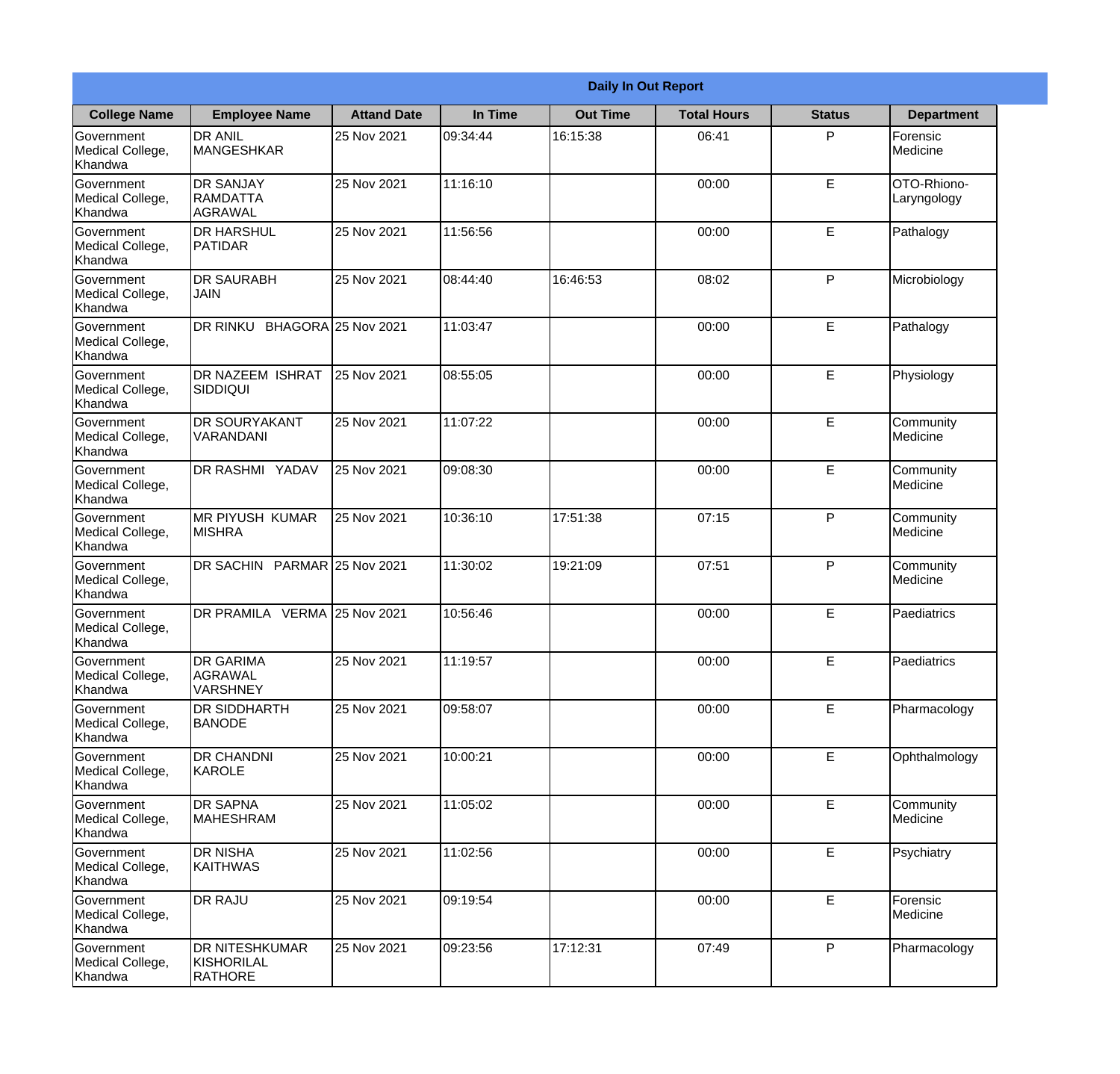| <b>Designation</b>                  | <b>Category</b> |
|-------------------------------------|-----------------|
| Assistant Professor   Para Clinical |                 |
| Professor                           | Clinical        |
| Assistant Professor Para Clinical   |                 |
| Associate Professor   Para Clinical |                 |
| <b>Assistant Professor</b>          | Para Clinical   |
| Professor                           | Non Clinical    |
| Demonstrator/Tutor   Para Clinical  |                 |
| Assistant Professor   Para Clinical |                 |
| Statistician                        | Para Clinical   |
| <b>Assistant Professor</b>          | Para Clinical   |
| Professor                           | Clinical        |
| Associate Professor Clinical        |                 |
| Associate Professor   Para Clinical |                 |
| Assistant Professor   Clinical      |                 |
| Associate Professor Para Clinical   |                 |
| <b>Assistant Professor</b>          | Clinical        |
| Demonstrator/Tutor   Para Clinical  |                 |
| Demonstrator/Tutor   Para Clinical  |                 |

## **Daily In Out Report**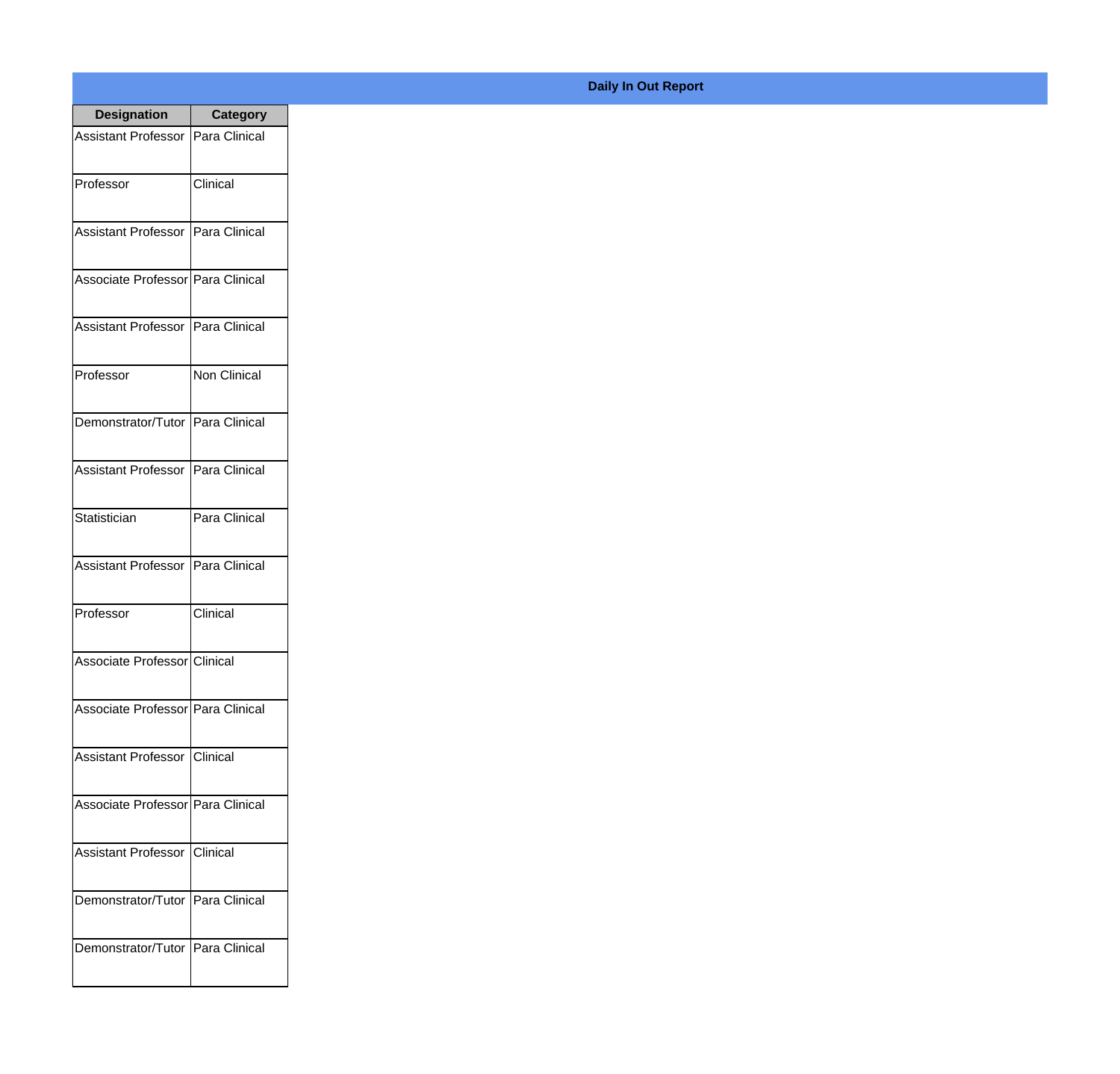|                                                   |                                    | <b>Daily In Out Report</b> |          |          |       |   |                             |
|---------------------------------------------------|------------------------------------|----------------------------|----------|----------|-------|---|-----------------------------|
| <b>Government</b><br>Medical College,<br> Khandwa | IDR PRIYESH<br><b>IMARSKOLE</b>    | 25 Nov 2021                | 10:56:24 |          | 00:00 | E | Community<br>Medicine       |
| lGovernment<br>Medical College,<br> Khandwa       | <b>IDR SANGEETA</b><br>ICHINCHOLE  | 25 Nov 2021                | 11:06:10 |          | 00:00 | E | Physiology                  |
| Government<br>Medical College,<br> Khandwa        | DR SUNIL BAJOLIYA                  | 25 Nov 2021                | 09:45:39 |          | 00:00 | E | OTO-Rhiono-<br>Laryngology  |
| Government<br>Medical College,<br>Khandwa         | DR NISHA MANDLOI<br><b>IPANWAR</b> | 25 Nov 2021                | 09:01:38 | 17:46:53 | 08:45 | P | Obstetrics &<br>Gynaecology |
| <b>Government</b><br>Medical College,<br>Khandwa  | IDR MUKTESHWARI<br>IGUPTA          | 25 Nov 2021                | 11:26:39 | 17:12:24 | 05:46 | P | Pharmacology                |
| Government<br>Medical College,<br>Khandwa         | <b>I</b> DR YASHPAL<br><b>RAY</b>  | 25 Nov 2021                | 11:19:55 |          | 00:00 | E | Anatomy                     |
| lGovernment<br>Medical College,<br>Khandwa        | RENU<br>WAGHMARE                   | 25 Nov 2021                | 11:42:32 | 17:46:47 | 06:04 | P | Community<br>Medicine       |